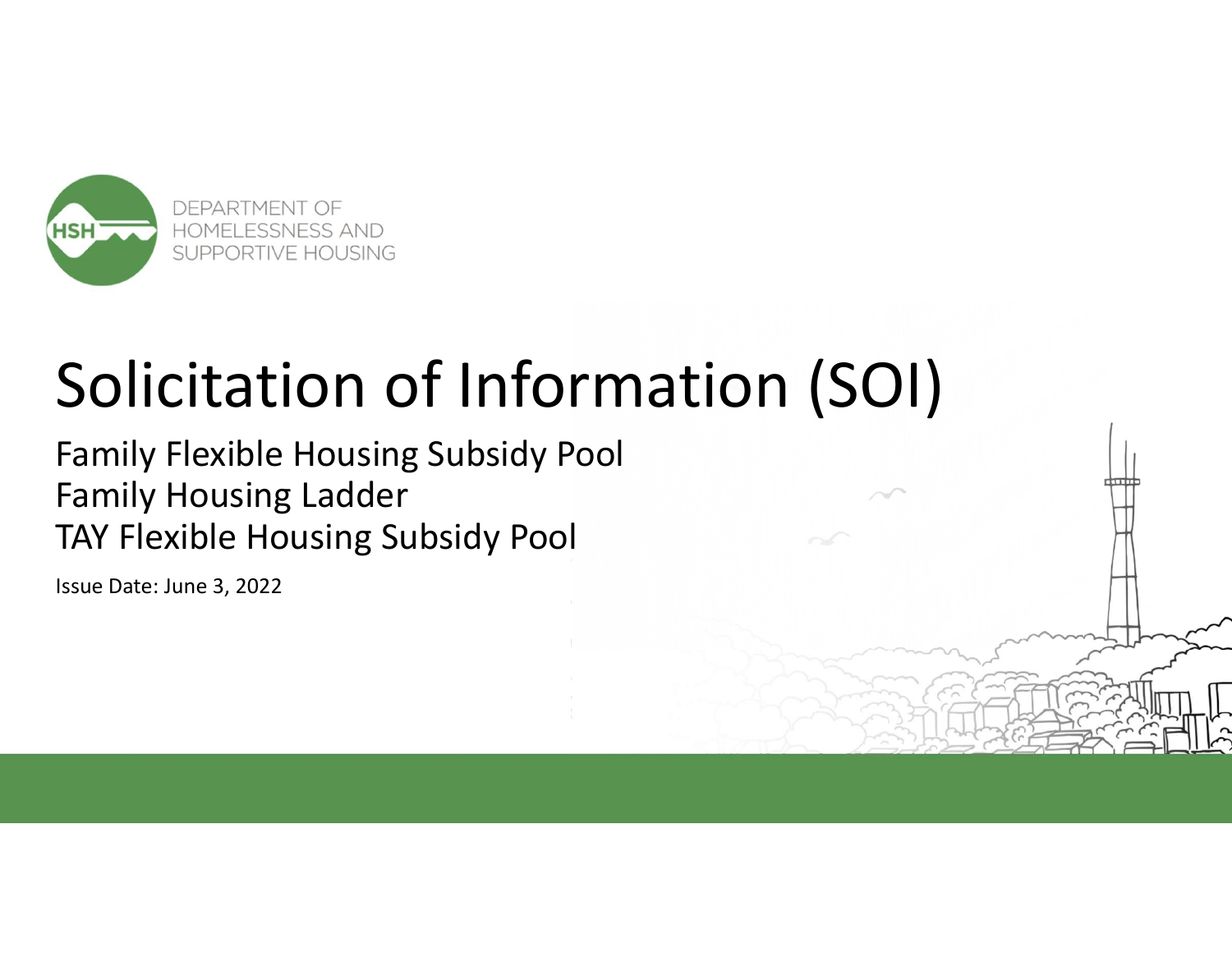### Family Flexible Housing Subsidy Pool

- Provides a permanent rental subsidy for a unit within the private rental market
- Tenants pay 30 percent of their income towards rent
- Undocumented families, doubled up families, and asylum seekers are among the subpopulations eligible for the FHSP for Families **AMILY Flexible Housing Subsidy Pool**<br>Provides a permanent rental subsidy for a unit within the private<br>rental market<br>Tenants pay 30 percent of their income towards rent<br>Undocumented families, doubled up families, and asyl
- **SUBSIDY POOI**<br>Provides a permanent rental subsidy for a unit within the private<br>rental market<br>Tenants pay 30 percent of their income towards rent<br>Undocumented families, doubled up families, and asylum seeken<br>among the sub

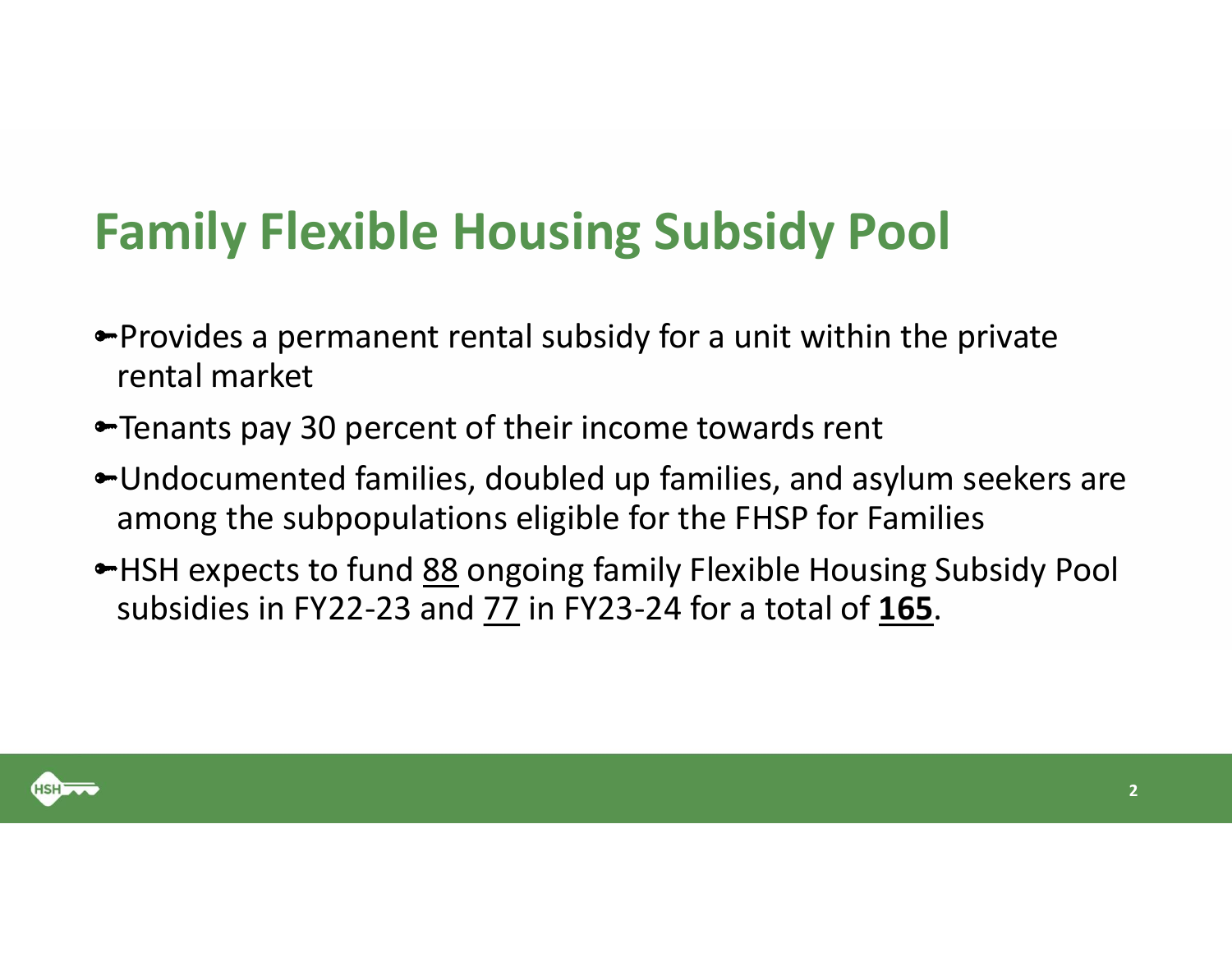#### Family Housing Ladder

- Housing Ladder offers opportunities for residents of Permanent Supportive Housing (PSH) to move on from settings with intensive supportive services to more independent living with an ongoing rental subsidy. Thereby freeing up housing opportunities for households in need of the enriched supportive services that are available within PSH. **amily Housing Ladder**<br>Housing Ladder offers opportunities for residents of Permanent<br>Supportive Housing (PSH) to move on from settings with intensive<br>supportive services to more independent living with an ongoing<br>rental s
- 30 percent of their income toward rent
- HSH expects to fund a total of 70 ongoing slots for the family Housing Ladder program
	- 58 placements in FY2223 and an additional 12 placements in FY2324

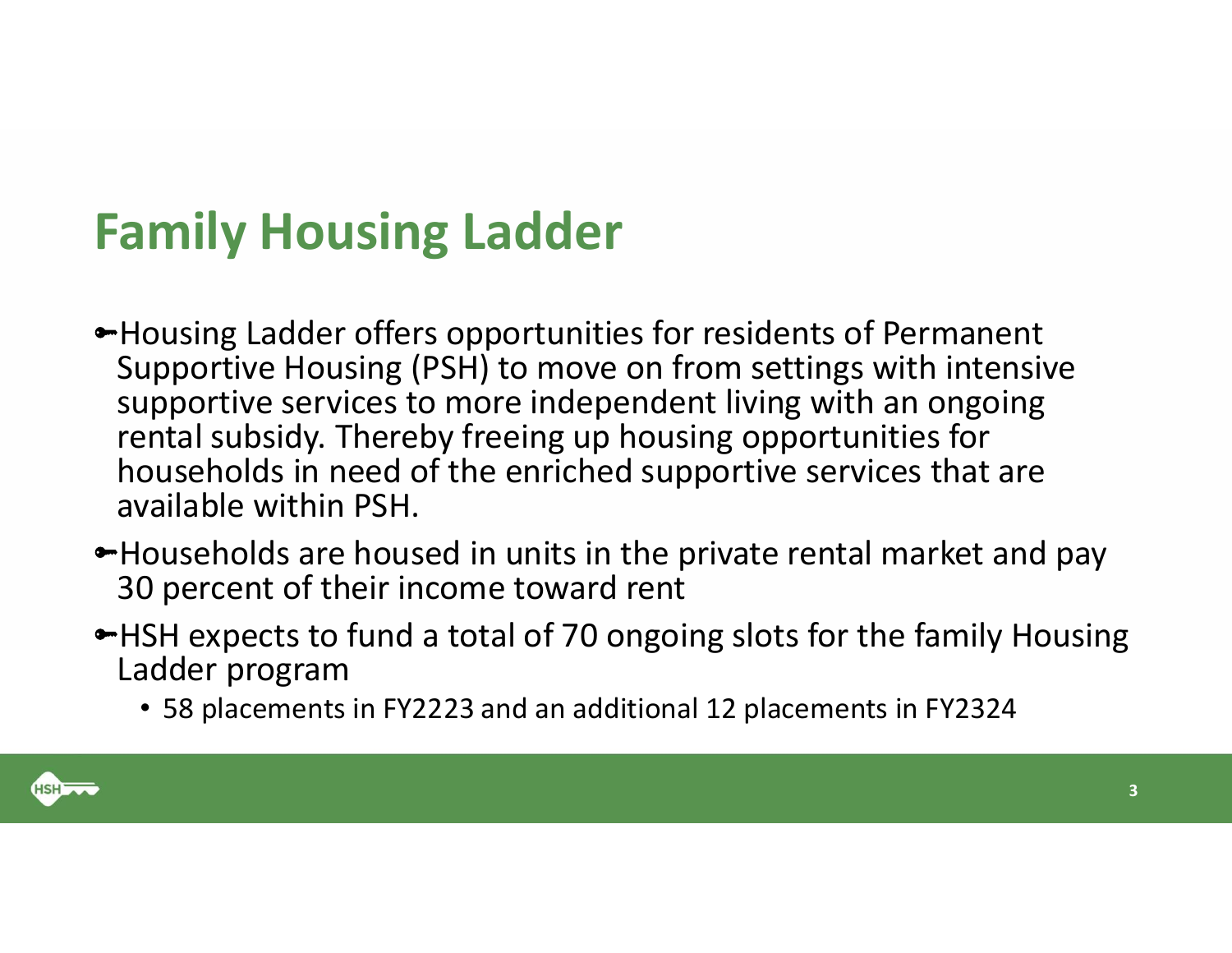## TAY Flexible Housing Subsidy Pool

- Provides a permanent rental subsidy for a unit within the **THE STAN FIEXIBIE HOUSING SUBSID**<br>Provides a permanent rental subsidy for a<br>private rental market<br>Tenants pay 30 percent of their income tov<br>HSH encourages a shared housing compon
- **Tenants pay 30 percent of their income towards rent**
- $\blacktriangleright$ **HSH** encourages a shared housing component, but it is not required
- HSH is expected to fund 50 ongoing TAY Flexible Housing Subsidy Pool subsidies in FY22-23
- **Eligibility** 
	- Must be between the age of 18-29, with no minor children

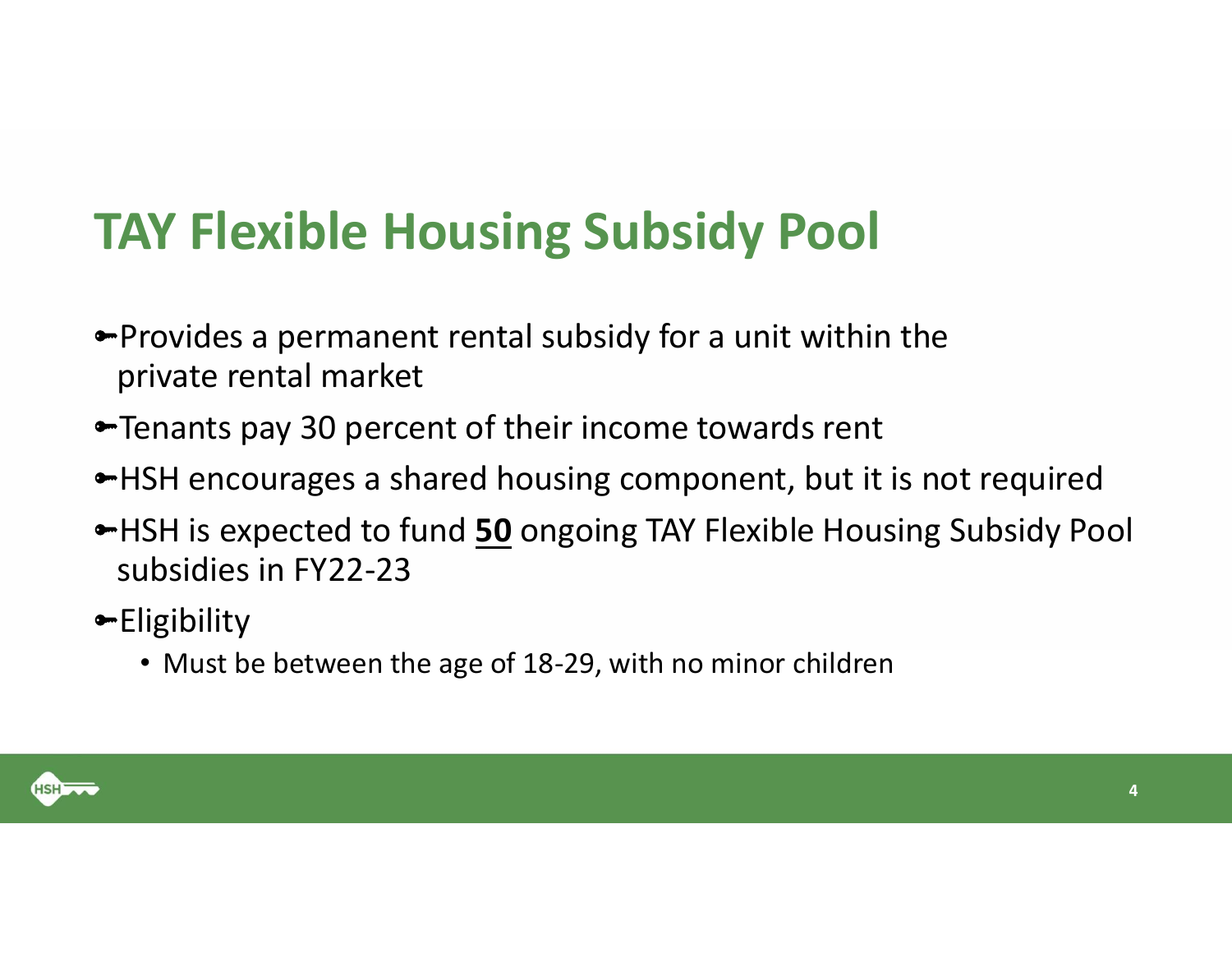#### SOI Timeline